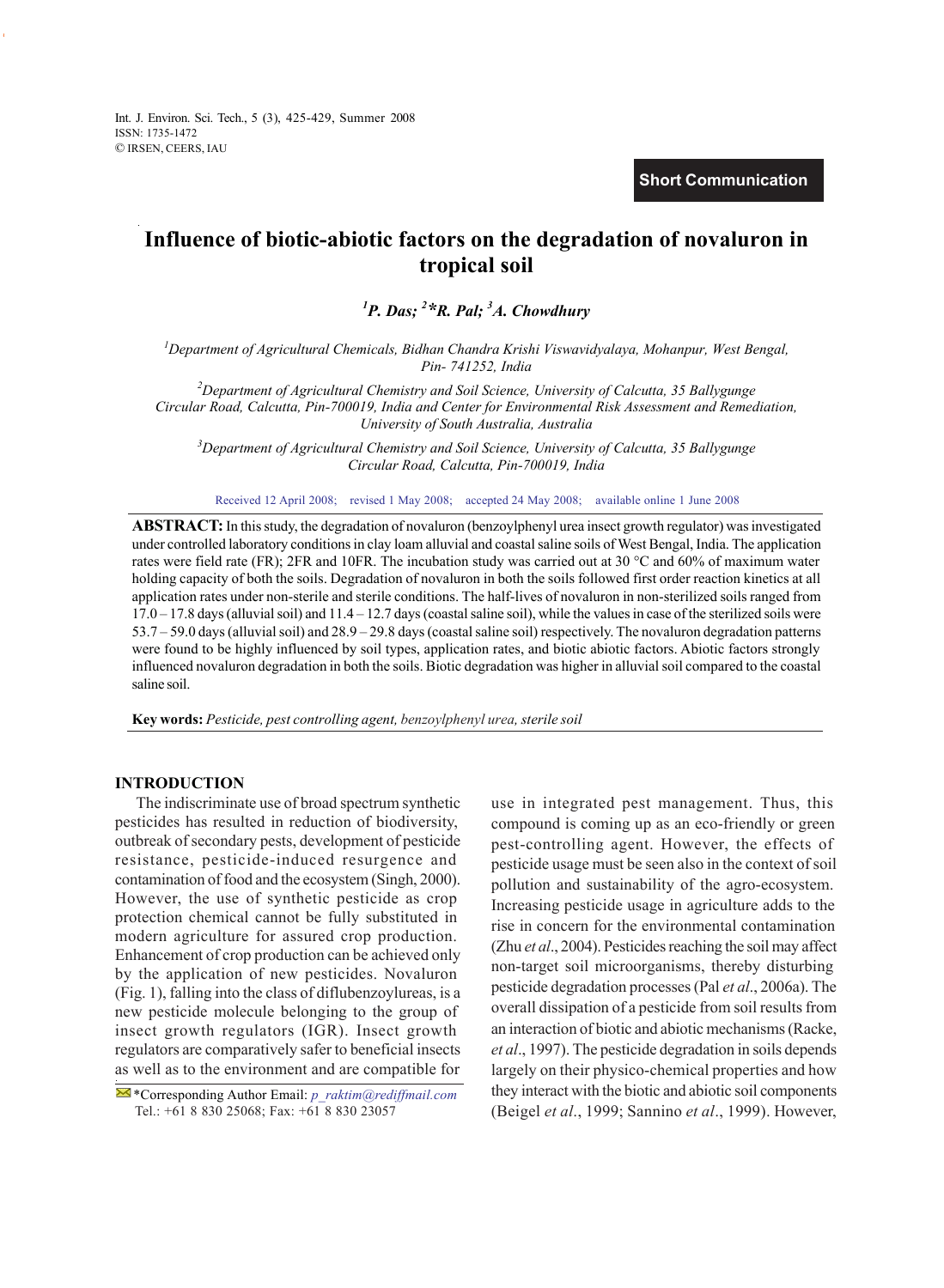

Fig. 1: Chemical structure of novaluron

the biotic mechanism has received much attention (Hafez and Thiemann, 2003). Numerous workers reported microbial degradation of pesticides in soil (Adhya *et al*., 1987; Banerjee *et al*., 1999; Karpouzas *et al*., 1999; Sukul and Spiteller, 2001; Hafez and Thiemann, 2003).

A detailed study of the available literatures revealed that the majority of the pesticide degradation studies were carried out in normal agricultural soils. However, there are a large part of arable soils, which are naturally or anthropogenically saline. Role of biotic and abiotic factors other than photodegradation in attenuating novaluron residues in soil was also studied. The higher rate of pesticide application to soil is recommended previously in laboratory studies (Sommerville, 1987). New pesticides are continuously being produced to control pest in intensive agriculture. In-depth studies of the effect of these newer pesticides on soil microbial activity and biomass seem pertinent before their release. The present investigation was carried out using novaluron  $[(\pm)$ -1-[3-chloro-4-(1,1,2-trifluoro-2-rifluoromethoxyethoxy)-phenyl]-3-(2,6-difluoro-benzoyl)urea], a relatively new benzoylphenyl urea insect growth regulator which inhibits the chitin formation on larvae of various insects (Lepidoptera, Coleoptera, Homoptera and Diptera) (Tomlin, 1997). Tropical soils and climates are different from those of the temperate regions. Thus even if the degradation of pesticides on temperate soils have been studied, these can not be extrapolated to tropical soils. Recently, we have reported the effect of novaluron on microbial biomass, respiration and fluorescein diacetate hydrolyzing activity in tropical soils (Das *et al*., 2007). In the present work, the research efforts were directed to study the degradation behavior of novaluron in tropical soils under laboratory simulated conditions in the Pesticide Residue Laboratory of Bidhan Chandra Krishi Viswavidyalaya during January, 2006.

# **MATERIALS AND METHODS**

Details of collection and preparation of alluvial (AL) and coastal saline (CS) soils and their properties were reported in our previous article (Pal *et al*., 2005).

## *Experimental materials and plan*

Novaluron (99.5 % pure) was applied to the soils at field rate (FR), 2 times FR (2 FR) and 10 times FR (10 FR). Pesticide degradation was studied in aerobic state for both non-sterile and sterile conditions under dark in triplicate for each soil type in every sampling time point. Each conical flask fitted with nonabsorbent cotton plug containing 50 g soil was sterilized by autoclaving on three consecutive days at 121°C for 20 min. (Sukul and Spiteller, 2001) and the sterile condition was maintained throughout the study period. Sterility of the soil was affirmed periodically by microbiological plating technique (Trevors, 1996). The moisture content of the soil was maintained with the aseptic addition of the requisite quantity of sterile distilled water. The incubation study was carried out at 60% water holding capacity (WHC) of soil at 30 °C for 90 days in an incubator. The two higher rates, 2 FR and 10 FR, were employed to minimize the influence of adsorption of novaluron on soil particles.

#### *Novaluron treatment*

The conversion of the field application to mg of pesticide per kg of soil was made assuming an even distribution of the pesticide compound in the 0-15 cm layer. Based on the conversion by the use of the parameters (soil depth 15 cm and soil density 1.5 g/cm3 ) the FR corresponds to a weighed amount of 0.017 mg novaluron per kg soil (dry weight). The calculated amount of sterile (passed through 0.2 μm membrane filter paper) solution of novaluron in 1 mL methanol was applied to 50 g soil in individual amber coloured Erlenmeyer flasks (250 mL) plugged with cotton pad. After complete removal of methanol by evaporation at room temperature, the flasks were incubated at 30 °C for the periodic incubation study. The control samples received only methanol and underwent the same procedure.

## *Determination of novaluron residues*

50 g Samples were extracted with 100 mL of acetonitrile: water (65:35) using a mechanical shaker and filtered through a Buchner funnel after washing using 100 mL of the extracting solvent. The acetonitrile was evaporated by a rotary vacuum evaporator at 40 °C. The concentrated extract was transferred to a separating funnel with distilled water (100 mL). Clean up was carried out by liquid-liquid partitioning with dichloromethane. The dichloromethane fraction was concentrated under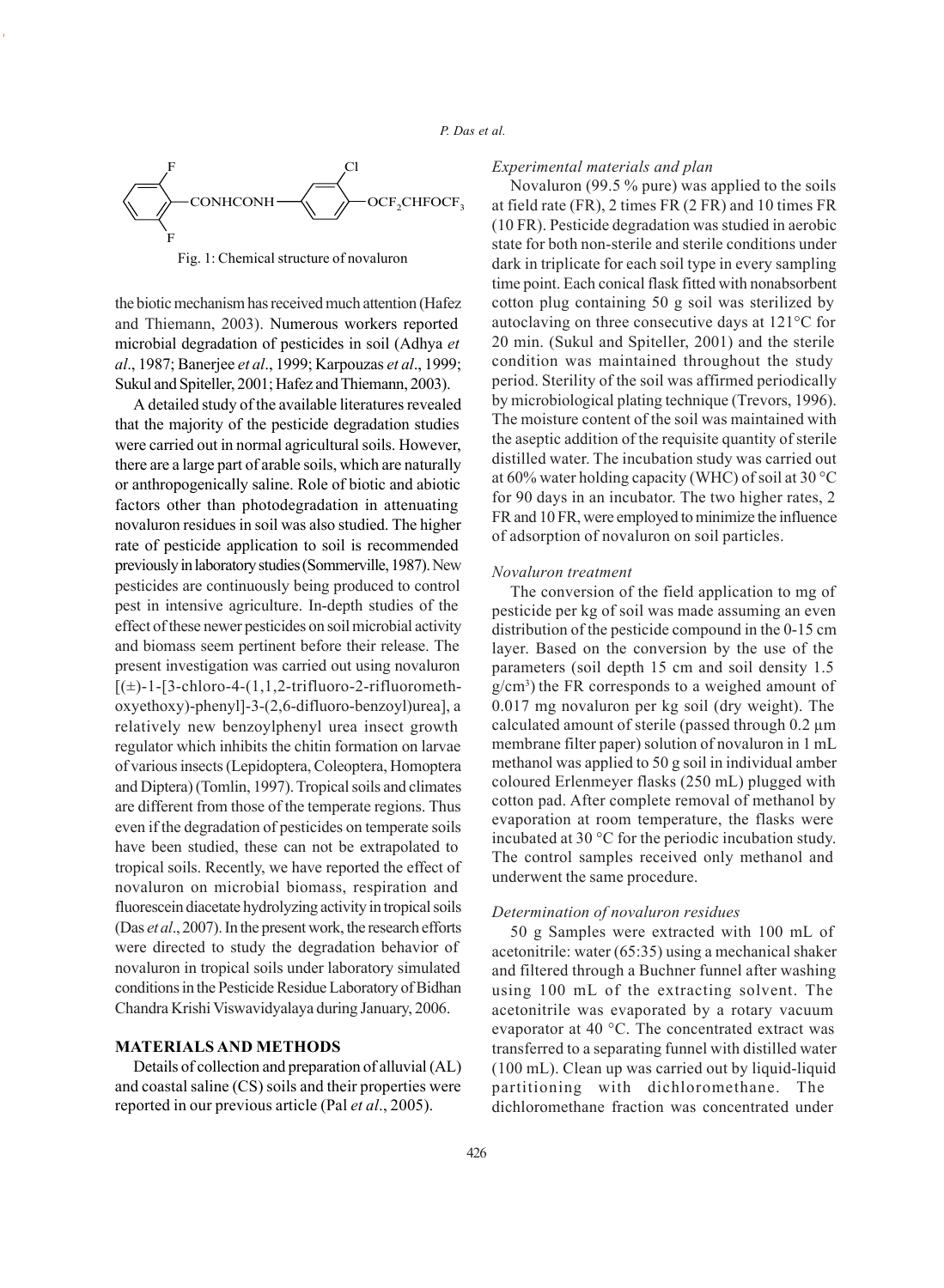vacuum followed by partitioning with hexane: acetonitrile (1:2), the hexane fractions being discarded. The concentrated acetonitrile fraction was further cleaned up by column chromatography using activated silica gel in between two layers of sodium sulphate. Hexane: acetone (8:2) was used to elute novaluron from the column. The organic fraction was evaporated to dryness, rinsed with HPLC grade methanol and filtered  $(0.2 \mu m)$ for HPLC analysis. High Performance Liquid Chromatograph (HPLC 1050 Hewlett Packard equipped with UV detector and Chemito 5000 Data Processor) was used for final determination of novaluron residues. Shandon Hypersil  $250 x 4.6$  mm ODS  $5 \mu m (RPC_{18})$  column was used for the chromatographic separation of novaluron. The mobile phase consisted of methanol/ water 80/20 (v/v) and the flow-rate was 1 mL/min. Quantification was performed against novaluron standard at a wavelength of 254 nm. Under this condition the retention time of novaluron was 3.6 min. and the method detection limit was 0.01 mg/kg. The average recovery was 89.6-91.3 % for novaluron from both types of soils. Determination of novaluron residues in the treated samples was carried out as per the recovery study.

# **RESULTS AND DISCUSSION**

Degradation of novaluron has been studied in sterilized and nonsterilized AL and CS-soils under laboratory condition and the results are presented in Tables 1 and 2. Novaluron degradation took place in sterilized soils indicating the role of chemical and other abiotic factors other than photodegradation as the soils

Table 1: Regression equation, degradation rate constant (k), correlation coefficient ( $r^2$ ) and half-life ( $t_{\gamma_2}$ ) values of novaluron in alluvial and coastal saline soils under non-sterile and sterile condition

| Treatment           | Non-<br>sterilized /<br>sterilized | Regression<br>equation  | k/day  | $r^2$ | tı,<br>(day) |
|---------------------|------------------------------------|-------------------------|--------|-------|--------------|
| Alluvial soil       |                                    |                         |        |       |              |
| Novaluron FR        | Non-                               | $y = 1.1804 - 0.0177$ x | 0.0177 | 0.98  | 17.0         |
| Novaluron 2 FR      | sterile                            | $y = 1.5031 - 0.0172 x$ | 0.0172 | 0.96  | 17.5         |
| Novaluron 10 FR     |                                    | $y = 2.2942 - 0.0169$ x | 0.0169 | 0.93  | 17.8         |
| Novaluron FR        |                                    | $y = 1.2264 - 0.0056$ x | 0.0056 | 0.98  | 53.7         |
| Novaluron 2 FR      | Sterile                            | $y = 1.5456 - 0.0055$ x | 0.0055 | 0.96  | 54.7         |
| Novaluron 10 FR     |                                    | $y = 2.2279 - 0.0051 x$ | 0.0051 | 0.98  | 59.0         |
| Coastal saline soil |                                    |                         |        |       |              |
| Novaluron FR        | Non-                               | $y = 1.2094 - 0.0264$ x | 0.0264 | 0.99  | 11.4         |
| Novaluron 2 FR      | sterile                            | $y = 1.5217 - 0.0262$ x | 0.0262 | 0.99  | 11.5         |
| Novaluron 10 FR     |                                    | $y = 2.2044 - 0.0237$ x | 0.0237 | 0.99  | 12.7         |
| Novaluron FR        |                                    | $y = 1.2177 - 0.0104$ x | 0.0104 | 0.98  | 28.9         |
| Novaluron 2 FR      | Sterile                            | $y = 1.5142 - 0.0103$ x | 0.0103 | 0.97  | 29.2         |
| Novaluron 10 FR     |                                    | $y = 2.2160 - 0.0101$ x | 0.0101 | 0.99  | 29.8         |

were kept in dark during the experimental period. In nonsterilized soils novaluron degradation was found higher than that in sterilized soils suggesting the possible role of microbes. However, there could be the possibility of bonding to humic substances or entrapment due to sequestration reactions of the compound not recovered by the extraction method. Generally, reversible or irreversible sorption and/or sequestration mechanisms in combination with the microbially driven turnover of soil organic matter strongly influence pesticide metabolism although the key processes involved are still not understood precisely (Burauel and Führ, 2001). The initial deposits of novaluron at zero day (2 h. after spiking) in non-sterilized soils ranged from 0.0163 – 0.1640 mg/kg (AL-soil) and 0.0166 – 0.1643 mg/kg (CS-soil) while the same values for sterilized soils were 0.0164 – 0.1638 mg/kg (AL-soil) and  $0.0167 - 0.1644$  mg/kg (CS-soil) for the different novaluron applications rates (table not presented). The novaluron residue in non-sterilized AL and CS-soils persisted for 45 to 90 days and in sterilized soils for 90 days. The degradation pattern of novaluron (at FR, 2FR and 10FR) for both the soil types (e.g., AL and CS) under non-sterile and sterile conditions has been presented in Fig. 2.

The half-life values, calculated from the best-fit lines of the logarithm of residual concentrations versus incubation period, suggested first order reaction kinetics for novaluron degradation in both sterilized and nonsterilized AL and CS-soils. The half-life values (Table 1) ranged from 17.0–59.0 days (AL-soil) and 11.4 – 29.8 days (CS-soil) according to the novaluron application rates to soils. The half-lives of novaluron in non-sterilized soils ranged from  $17.0 - 17.8$  days (AL-soil) and  $11.4 -$ 12.7 days (CS-soil).

Table 2: Comparative role of biotic and abiotic factors on novaluron degradation in alluvial and coastal saline soils at day 45 under laboratory condition

| $5015$ at $94$ $72$ and $1000$ ator $\gamma$ condition |                                           |                         |               |  |  |  |  |
|--------------------------------------------------------|-------------------------------------------|-------------------------|---------------|--|--|--|--|
|                                                        | Percent degradation                       |                         |               |  |  |  |  |
| Treatment                                              | Non-sterilized<br>$(Biotic +$<br>Abiotic) | Sterilized<br>(Abiotic) | <b>Biotic</b> |  |  |  |  |
| Alluvial soil                                          |                                           |                         |               |  |  |  |  |
| Novaluron FR                                           | 82.37                                     | 36.18                   | 46.19         |  |  |  |  |
| Novaluron 2FR                                          | 79.53                                     | 36.27                   | 43.26         |  |  |  |  |
| Novaluron 10FR                                         | 67.31                                     | 33.92                   | 33.39         |  |  |  |  |
| Coastal saline soil                                    |                                           |                         |               |  |  |  |  |
| Novaluron FR                                           | 93.17                                     | 65.31                   | 27.86         |  |  |  |  |
| Novaluron 2FR                                          | 93.39                                     | 65.27                   | 28.12         |  |  |  |  |
| Novaluron 10FR                                         | 90.17                                     | 64.66                   | 25.51         |  |  |  |  |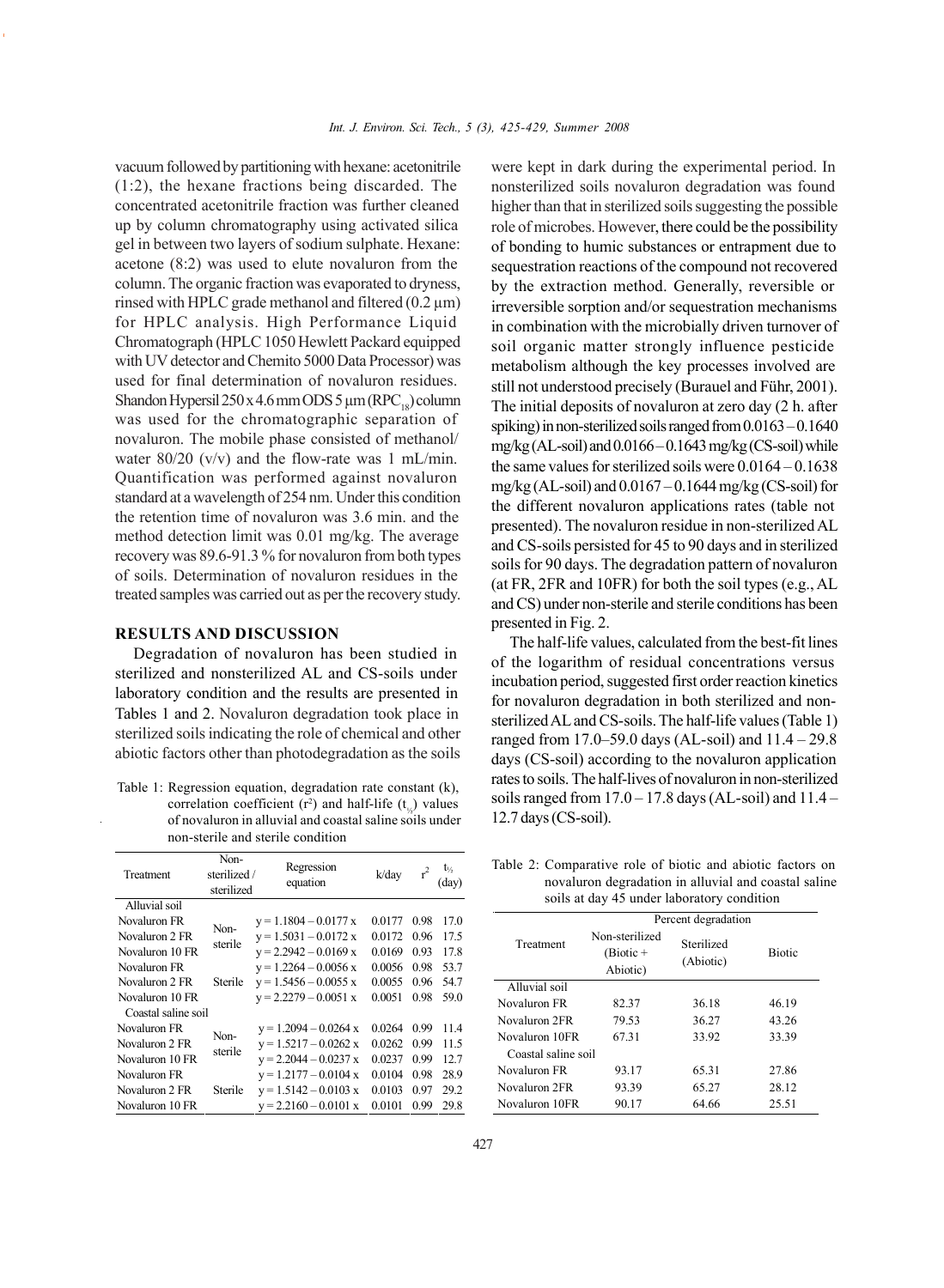



Fig. 2: Degradation of novaluron at three different application rates in alluvial and costal saline soils under sterile and nonsterile conditions

The same values for sterilized soils were 53.7 – 59.0 days (AL-soil) and  $28.9 - 29.8$  days (CS- soil) respectively. The degradation rate constants (k/day) (obtained from the slope value of the first order equation) of novaluron in non-sterilized AL-soil was found to vary from 0.0169 to 0.0177 while k for the CS- soil between 0.0237 and 0.0264 (Table 1). The same for sterilized condition ranged between 0.0051 and 0.0056 in AL-soil and 0.0101 to 0.0104 in CS soil. Higher the application rates of novaluron lower were the degradation rate constants. This corroborates with the findings (Prakash *et al*., 2000; Yu *et al*., 2003; Pal *et al*., 2006b) of lower degradation rate constant of the herbicide butachlor with increasing application rates. The reduced degradation rates at higher initial concentrations in the present study could be attributed to limitation in the number of reaction sites in soil and toxic effects on microorganisms or enzyme inhibition (Prakash *et al*., 2000). Comparative role of biotic and abiotic factors to novaluron degradation in soils is presented in Table 2. Abiotic factors contributed 33.92 – 36.27 % (AL-soil) and  $64.66 - 65.31$  % (CS-soil) to the degradation of novaluron. On the other hand, 33.39 – 46.19 % (AL-soil) and  $25.51 - 28.12 \%$  (CS-soil) degradation was due to the influence of microbial activity. Present study demonstrated that the abiotic factors strongly influenced the degradation of novaluron. Pencycuron of similar molecular nature showed similar trend in saline environment than in non-saline environment (Pal *et al.,* 2005). Biotic factors caused greater degradation in ALsoil compared to CS-soil. Microbial biomass and its activity are less in the coastal saline soil than in nonsaline soil (Pal *et al.,* 2005), which could be the reason for this observation.